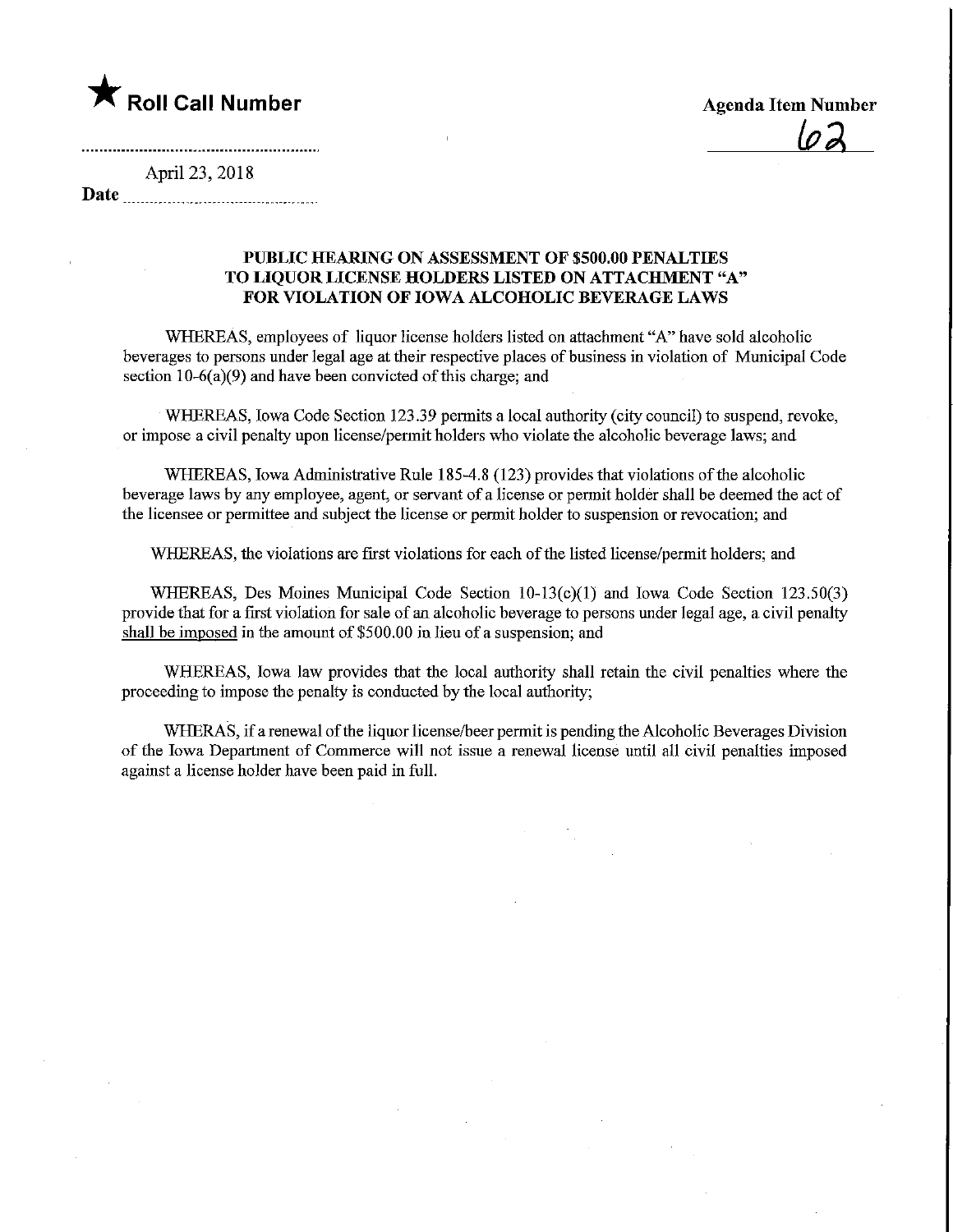## $\bigstar$  Roll Call Number

Agenda Item Number ^

April 23, 2018

Date

(2)

NOW, THEREFORE, BE IT RESOLVED by the City Council of the City of Des Moines, Iowa that:

- 1. The alcoholic beverage license/permit holders listed in attachment "A" are hereby assessed a civil penalty in the amount of \$500.00 for sale of alcoholic beverages to persons under legal age.
- 2. Failure to pay the \$500.00 civil penalty within 30 days of this resolution will result in an automatic  $14$ -day liquor license/permit suspension commencing at 6:00 a.m. on the 24th day of May 2018 and ending at 6:00 a.m. on the 7th day of June 2018.
- 3. The \$500.00 civil penalty is due and owing even if the automatic suspension is served.
- 4. The City Clerk is directed to notify the license/permit holders, except those that have already paid, by sending through ordinary mail a copy of this resolution as soon as possible.
- 5. This City Council action may be appealed within thirty (30) days to the administrator of the Alcoholic Beverages Division of the Iowa Department of Commerce, 1918 S.E. Hulsizer, Ankeny, Iowa, 50021.

MOVED BY TO ADOPT.

FORM APPROVED:

Douglas P. Philiph

| <b>COUNCIL ACTION</b> | <b>YEAS</b> | <b>NAYS</b> | <b>PASS</b> | <b>ABSENT</b>   | <b>CERTIFICATE</b>                                                                                         |
|-----------------------|-------------|-------------|-------------|-----------------|------------------------------------------------------------------------------------------------------------|
| <b>COWNIE</b>         |             |             |             |                 |                                                                                                            |
| <b>BOESEN</b>         |             |             |             |                 | I, DIANE RAUH, City Clerk of said City hereby                                                              |
| <b>COLEMAN</b>        |             |             |             |                 | certify that at a meeting of the City Council of said<br>City of Des Moines, held on the above date, among |
| <b>GATTO</b>          |             |             |             |                 | other proceedings the above was adopted.                                                                   |
| <b>GRAY</b>           |             |             |             |                 |                                                                                                            |
| <b>MANDELBAUM</b>     |             |             |             |                 | IN WITNESS WHEREOF, I have hereunto set my<br>hand and affixed my seal the day and year first              |
| WESTERGAARD           |             |             |             |                 | above written.                                                                                             |
| <b>TOTAL</b>          |             |             |             |                 |                                                                                                            |
| <b>MOTION CARRIED</b> |             |             |             | <b>APPROVED</b> |                                                                                                            |
|                       |             |             |             |                 |                                                                                                            |
|                       |             |             |             | Mayor           | City Clerk                                                                                                 |